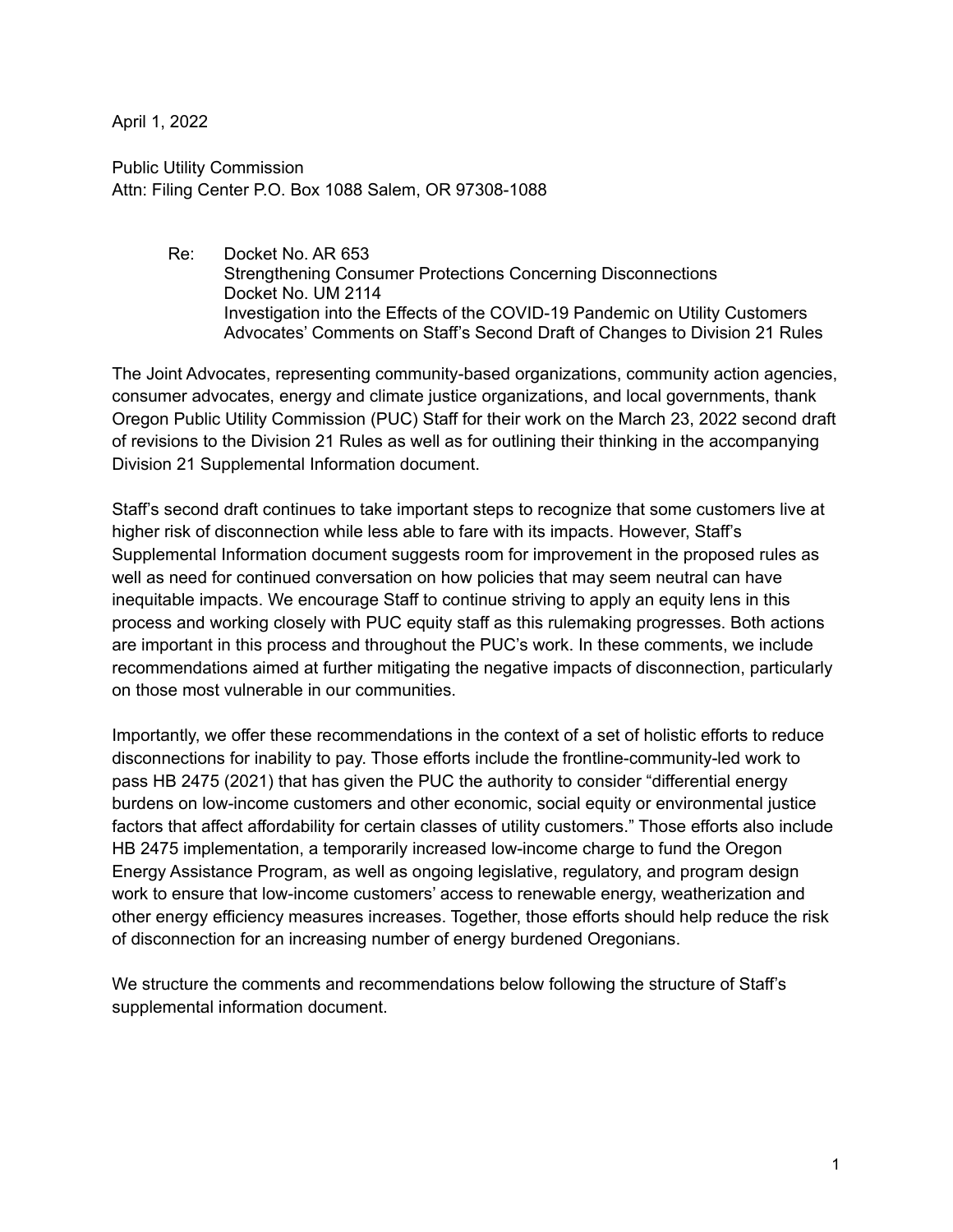#### **OAR 860-021-0008 - Definition of low-income customer**

We suggest defining "low-income residential customer" in OAR 860-021-0008(7) rather than by reference to OAR 860-021-0180, which deals with verification. Staff states that their goal in simplifying the definition of low-income residential customer is "to include traditional low income (60% of the state median income)." <sup>1</sup> However, this language is not currently included in the proposed rules. Who meets the definition of a residential low-income customer and how they verify eligibility are different things, so having a definition in OAR 860-021-0008(7) is important.

As currently defined, by reference to draft OAR 860-021-0180, a "low-income residential customer" is someone who has received energy assistance or is enrolled in the low-income rate program. This definition risks excluding customers who are not enrolled, who are in the process of enrolling in either program, or who choose to only seek Division 21 protections. We offer the following suggested change to OAR 860-021-0008(7):

"Low-income residential customer" means a customer or applicant whose eligibility has been verified under OAR 860-021-0180. income is at or below 60% Oregon state median income. An energy utility is not limited to this definition and may adopt a broader definition to capture additional low-income residential customers."

#### **OAR 860-021-0009 - Deletion of section on utility demographic data collection**

We recommend that Staff reincorporates the language allowing utilities to collect demographic data. Staff articulated the following reasons for removing this language:

- Allowing for consideration of specific information collection requirements as necessary in the future. 2
- The utilities did not believe it necessary as it is not prohibited and they do not plan to collect the data. 3

Reluctance by the utilities to collect demographic data limits our collective ability to understand how utility and PUC policies and programs are positively or negatively impacting, or failing to impact, specific communities. We cannot address issues that we cannot measure. Hence, the continued efforts by several of the Joint Advocates to encourage utilities to collect demographic data from customers who choose to provide it. This data collection is commonplace for organizations serving impacted communities.

Reincorporating language allowing utilities to collect demographic information seems especially important in light of utilities expressing in the past that they were not sure that they could collect that data.

<sup>1</sup> Division 21 Supplemental Information at 4.

<sup>2</sup> *Id*. at 2.

<sup>3</sup> *Id*. at 27.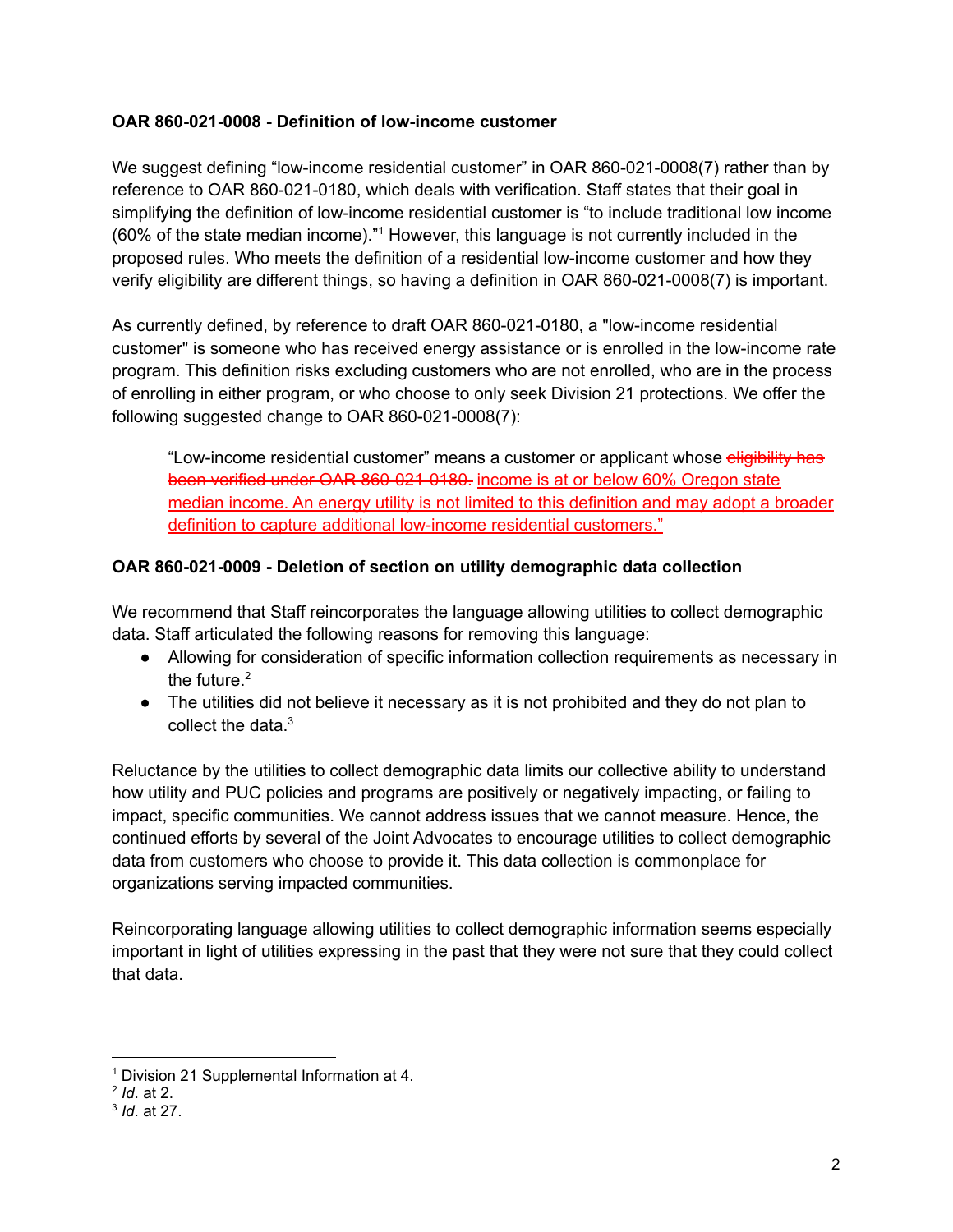### **OAR 860-021-0021 - Interruption of utility service/Commission notification when disconnection lasts more than 21 days**

We are concerned about customers experiencing disconnection for more than 21 days and are curious about how the Commission plans on utilizing the information that it will gather during this notification process. We understand that in some circumstances, such as in a natural disaster scenario, it may be difficult and dangerous to reconnect a customer. However, the inquiry should not end here. In a more general situation, 21 days is a long time to be without power. We believe too long.

At the very least, the PUC should not only be notified that a customer is without power for more than 21 days but should disallow it unless there are good reasons. We urge Staff to go back to its original proposed language. We do not understand what the Commission would do with simple notification from utilities when they are unable to reconnect a customer for more than 21 days. We also suggest that this topic is flagged for discussion at the April 6, 2022 workshop.

## **OAR 860-021-0126 - Late payment charge**

We support adding the protection from late payments for low-income customers in OAR 860-021-0126(3).

### **OAR 860-021-0180 - Verification of low-income residential customer**

We appreciate Staff's efforts to simplify eligibility for Division 21 low-income protections. We also celebrate Staff's efforts to create room for including customers that may be above the 60% SMI threshold yet still be low-income, like minimum wage earners in Portland. We propose the following additional enhancements.

Narrowing verification only to whether someone has received energy assistance or is enrolled in the low-income rate program risks leaving out customers who would fall under the 60% SMI threshold but meet neither of those conditions. This could happen because customers are working to obtain energy assistance, a process that can take time, because they are working to enroll in the utility program, or because they are choosing to exclusively apply for Division 21 protections. Specifically tying eligibility for Division 21 protections to programs can discourage certain households from applying, like singles awaiting disability or households with undocumented residents that have had challenges providing the required documentation, have concerns about impact of getting assistance, or fear that every program has some federal connection.

In response to this concern, we propose including a third subsection for verification based on self-verification that one meets the 60% SMI threshold, or any higher thresholds adopted by the utility and suggest the following language: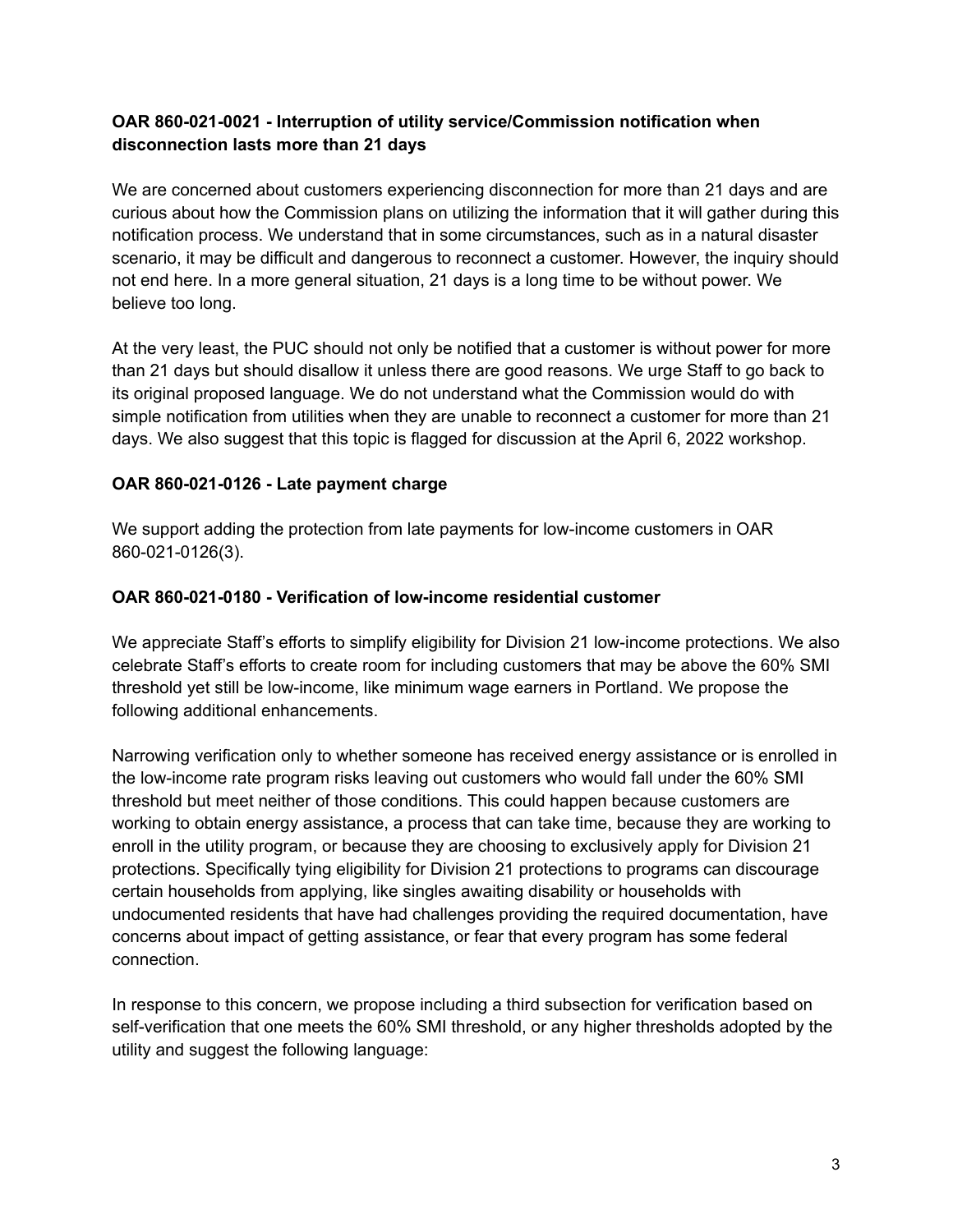"(c) the customer has self-certified that they meet the definition of low-income residential customer."

This subsection would indicate that a person can access Division 21 protections outside of other established programs, like with how with energy assistance people can complete and sign the Declaration of HH Income (DHI) form attesting that they receive no income or receive sporadic income, like collecting cans. This language would also clearly account for, and inform of, an alternate way to enroll other than actively participating in other energy-related programs.

We also propose adding a fourth subsection that brings back categorical eligibility through programs other than those specific to energy assistance as Staff had originally included in its January 22, 2022 draft. These programs include SNAP, Free and Reduced Price School Meals, WIC, TANF, and the like. It is no question that individuals enrolled in these programs are income burdened and should be able to access low-income protections offered through these rules.

Finally, we also suggest amending OAR 860-021-0180(1)(b) in recognition that the longer HB 2475 investigation has not begun and that what emerges may be different from a discounted rate (i.e. a percentage of income payment plan). For that reason, we recommend striking "discounted rates" and replacing with "any program offered by a utility to low-income customers pursuant to House Bill 2475 of 2021."

# **OAR 860-021-0180 - Rejection of proposal to expand populations covered by Division 21 protections**

The Joint Advocates proposed including customers with medical certificates and some of the Functional and Access Needs/At-Risk Populations as eligible for Division 21 protections in recognition that households are vulnerable to disconnection for more reasons than just income. In rejecting that proposal, Staff stated that "not all elderly and medical certificate holders (or eligible holders) and families with children are disconnection sensitive based on income and asset wealth." While we agree that income and asset wealth may reduce the risk of disconnection for inability to pay, it does not reduce the impacts of disconnection on those populations. That has been a driver for our long-standing advocacy for the PUC to recognize the vulnerability of those populations, and has presumably led other PUCs to adopt protective measures for those populations. We ask Staff to please continue to explore how to recognize the vulnerability to the impacts of disconnection for these populations.

We appreciate Staff's perspective that the Division 21 rules were written for low-income protections. <sup>4</sup> We offer that energy burden, energy poverty, low-income and financial vulnerability do not begin at 60% of SMI. Many low-income people at risk of disconnection, and who live with energy burden and energy poverty, will not be protected by Division 21 protections or maybe even by the programs that emerge from HB 2475 implementation. Some of them will be Functional and Access Needs/At-Risk Populations. While this rulemaking may not be the forum where the PUC choosed to address this reality, we must center it in our work in utility regulation.

<sup>4</sup> *Id*. at 20.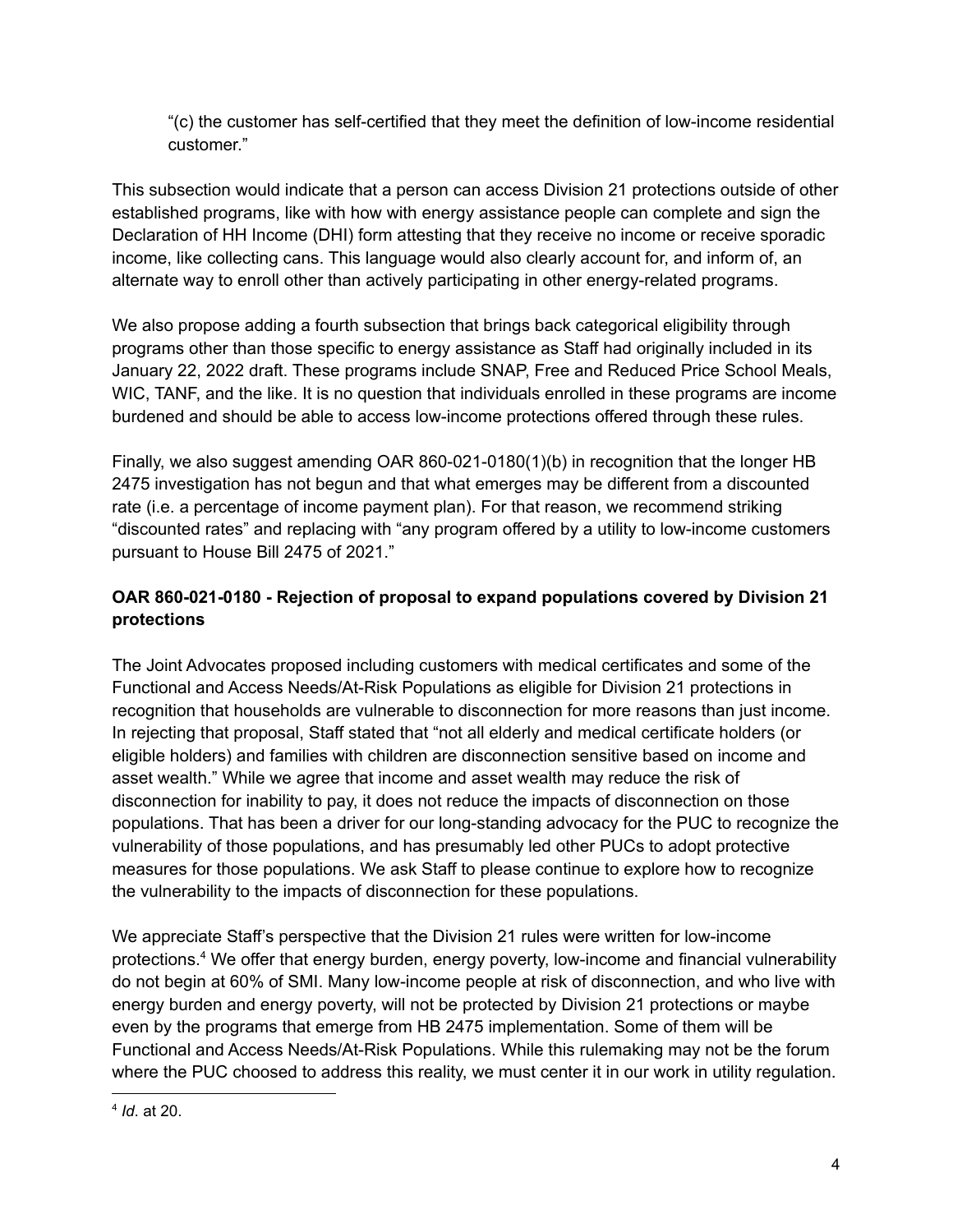## **OAR 860-021-0200 - Establishing credit for residential utility service**

We recommend referring to "low-income residential customers" in OAR 860-021-0200(2)(b) rather than to "low-income customers." We found a few other instances throughout the document and encourage Staff to update that language for consistency.

The Joint Advocates still believe that the PUC should do away with a deposit requirement for any residential customer, as two of the six investor-owned utilities in Oregon have already done. Staff included language in OAR 860-021-0205(1) clarifying a low-income residential customer cannot be required to pay a deposit. We recommend that it also be included or at least referenced in OAR 860-021-0200.

## **OAR 860-021-0205 - Deposit payment arrangements for residential energy utility service**

While our position is that deposits should be eliminated for all customers, under the current construct we support providing the time allowed by two subsequent monthly bills to pay installments as well as exempting residential low-income customers from deposit requirements.

## **OAR 860-021-0328 - Reconnection of residential energy utility service**

We would like to learn more about how many additional days would the change to OAR 860-021-0328(3)(a)(A) add to the number of days when utilities would not need to reconnect customers under the rules. We request that this is addressed at the April 6 workshop.

## **OAR 860-021-0330 - Cap on number of reconnection fee waivers for low-income residential customers**

The Joint Advocates appreciate that Staff's first and second draft recommendations include a reconnection fee waiver. As we articulated in our March 7, 2022 comments, these types of fees are specially punishing for those experiencing financial insecurity. When a person does not have the money to cover their utility bill and is disconnected as a result, a reconnection fee can make regaining utility service that much harder.

We called for a more data driven determination of the appropriate cap for reconnection fee waivers in a given year since those living with financial insecurity are more likely to experience disconnection and be charged reconnection fees. Staff's second draft Division 21 rule changes maintains the cap that Staff had already identified. Staff's decision is grounded on their belief that "the revised rule offers adequate protections to low-income customers without placing extraordinary additional costs to the system."<sup>5</sup> Still, Staff commits to sending out data requests

<sup>5</sup> *Id*. at 10.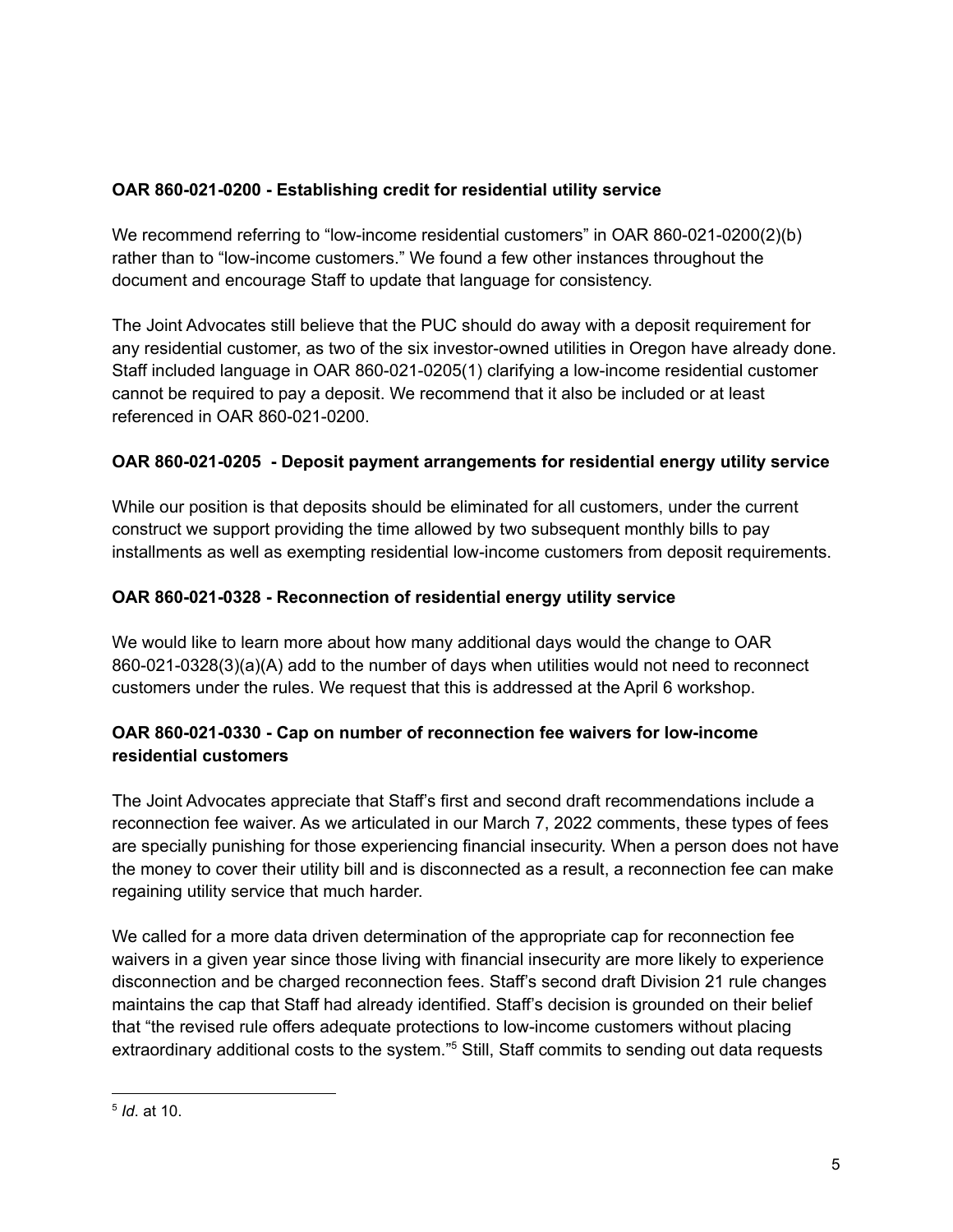on energy assistance customers and disconnects. We appreciate Staff's openness to look at the data and hope we can further explore this issue at the April 6 workshop.

We also acknowledge Staff's concerns about system costs. As our introduction highlights, this rulemaking takes place during an important period of holistic efforts to mitigate the harm of disconnection in our community (including this rulemaking, increased energy assistance funding, HB 2475 implementation, and an increasing focus on energy efficiency for energy burdened and energy poor customers). While we have yet to get a sense of potential costs associated with a higher cap on fee waivers, if that is what the data suggests, we believe that these multitude of efforts will likely result in less disconnections and lower costs associated with reconnection fee waivers, even as enhanced by our proposal.

# **OAR 860-021-0330 - After-hours disconnections and fee waivers**

We reiterate our request that customers be granted some fee waivers for after-hours reconnections, at least for customers with specific circumstances. Accordingly, we are concerned about the prohibition on fee waivers for after-hour reconnections. We understand that there may be some concern when reconnection is not safe due to hazardous occurrences like wildfires; however, this does not justify an outright ban on fee waivers for after hour disconnections.

If a utility is actively engaged in an after-hour reconnection, then the customer should be able to utilize a fee waiver if that is available to them. Staff points out that active participation by a customer may alleviate the need for after-hour disconnections. <sup>6</sup> However, there are a variety of reasons and experiences for customers in crisis that may not allow for active participation, even though that level of participation may seem obvious and easy for those of us not living that crisis. We do not see why a customer should not be able to utilize their fee waiver when reestablishing utility service.

While our recommendation was not adopted in Staff's second draft of Division 21 rules updates, we appreciate seeing in Staff's Supplemental Information document an openness to discussion on this issue and hope to have a fruitful conversation on this topic at the April 6 workshop.<sup>7</sup>

## **OAR 860-021-0335 - Refusal of utility service and two billing cycles to pay the amount owed**

We support granting customers two subsequent billing cycles bills to pay the balance of the amount owed to the energy utility so that the utility does not refuse service.

<sup>6</sup> *Id*. at 22.

*<sup>7</sup> Id*.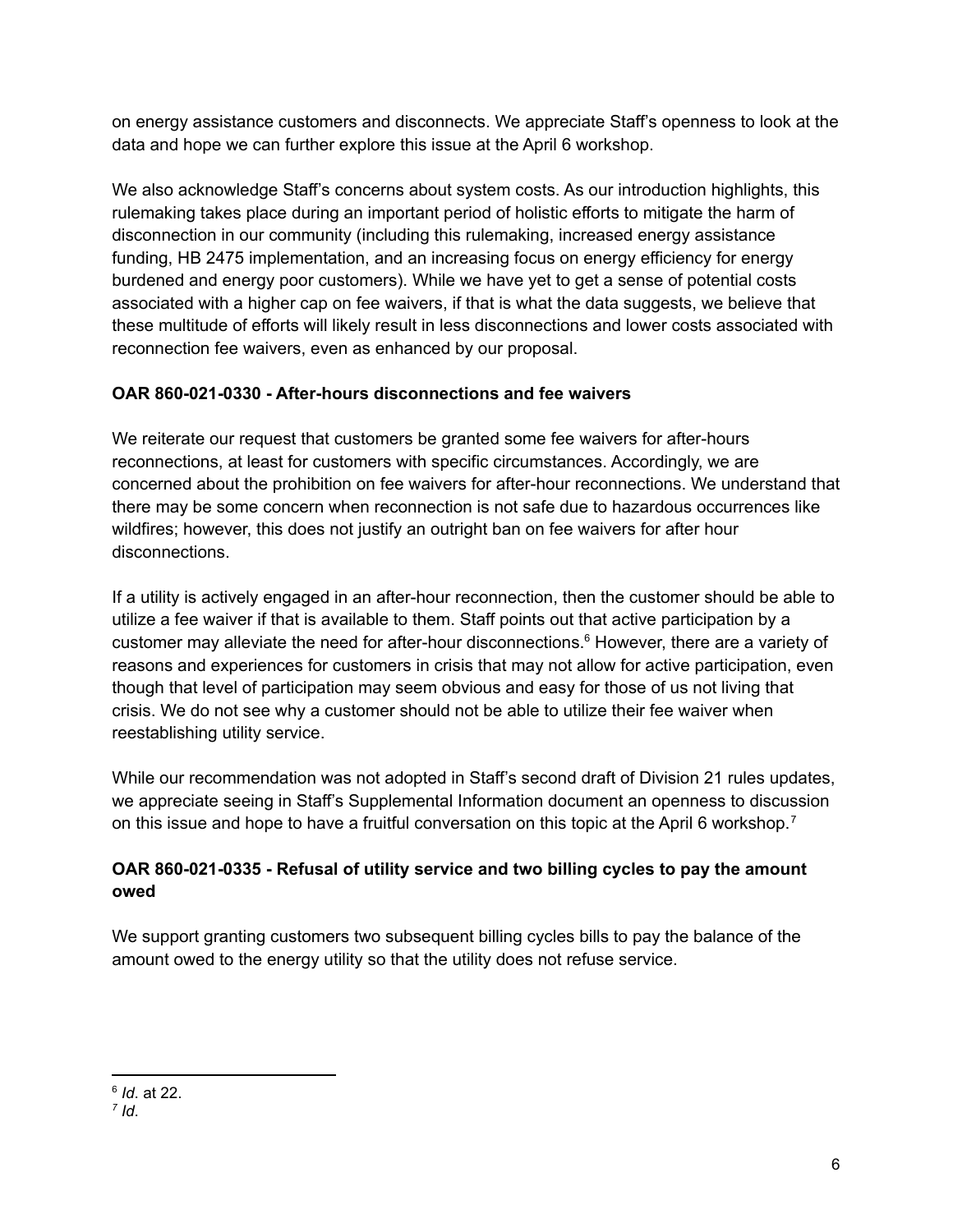#### **OAR 860-021-0405 - Number of days required for notice**

We strongly support extending the notice requirement beyond the current 15 days. We appreciate the movement to 20 days for all customers.

We would also like to better understand and explore at the April 6 workshop the challenges to implementing different notice timelines for low-income customers when utilities are already going to be implementing different policies for this group.

### **OAR 860-021-0405 - Changes in call requirement**

We would like to learn about the implications of the changes in OAR 860-021-0405(9)(b)(B) from Staff and the utilities at the April 6 workshop.

### **OAR 860-021-0405 - Doing away with requirement that utilities request waiver before adopting "no cash at the door" policies**

Our March 7 comments requested that Staff's subsequent rule revisions do not include changes to its current requirement that utilities request a waiver before adopting "no cash at the door" policies. Staff rejected our request because of its belief that "collecting money at the door should be a utility decision and not required by the Commission," as well as its understanding that the multiple means of paying bills that utilities have adopted are sufficient. <sup>8</sup> Staff also pointed to possible hesitancy to transact with a utility at the door, and to its belief that the practice is unsafe. 9

We appreciate that, as Staff pointed out, the utilities would have leeway to accept cash at the door. However, the utilities today also have leeway to request a waiver and to address the appropriateness of their request to adopt a "no cash at the door policy" through the waiver process.

In fact, we believe that it is reasonable for a utility to have to accept some payment at the door to prevent a customer from experiencing disconnection when utility staff is there to disconnect. Recognizing the need to keep utility staff safe, and balancing that interest with that of its customers, we think a possible middle ground solution is to put a cap on the amount of money to be tendered at the door to prevent service disconnection. This balance would both heighten utilities' staff safety and ensure that customers are not disconnected from an essential service.

#### **OAR 860-021-0406: Wildfire displacement protections - evacuation levels**

We would like to thank Staff for adding both level 2 and level 3 evacuation notices as thresholds for moratoria on disconnection to ensure utilities are ready to spring to action. Customers who are expected to be ready to leave at any moment need the power even if they are at risk of

<sup>8</sup> *Id*. at 13.

<sup>9</sup> *Id*.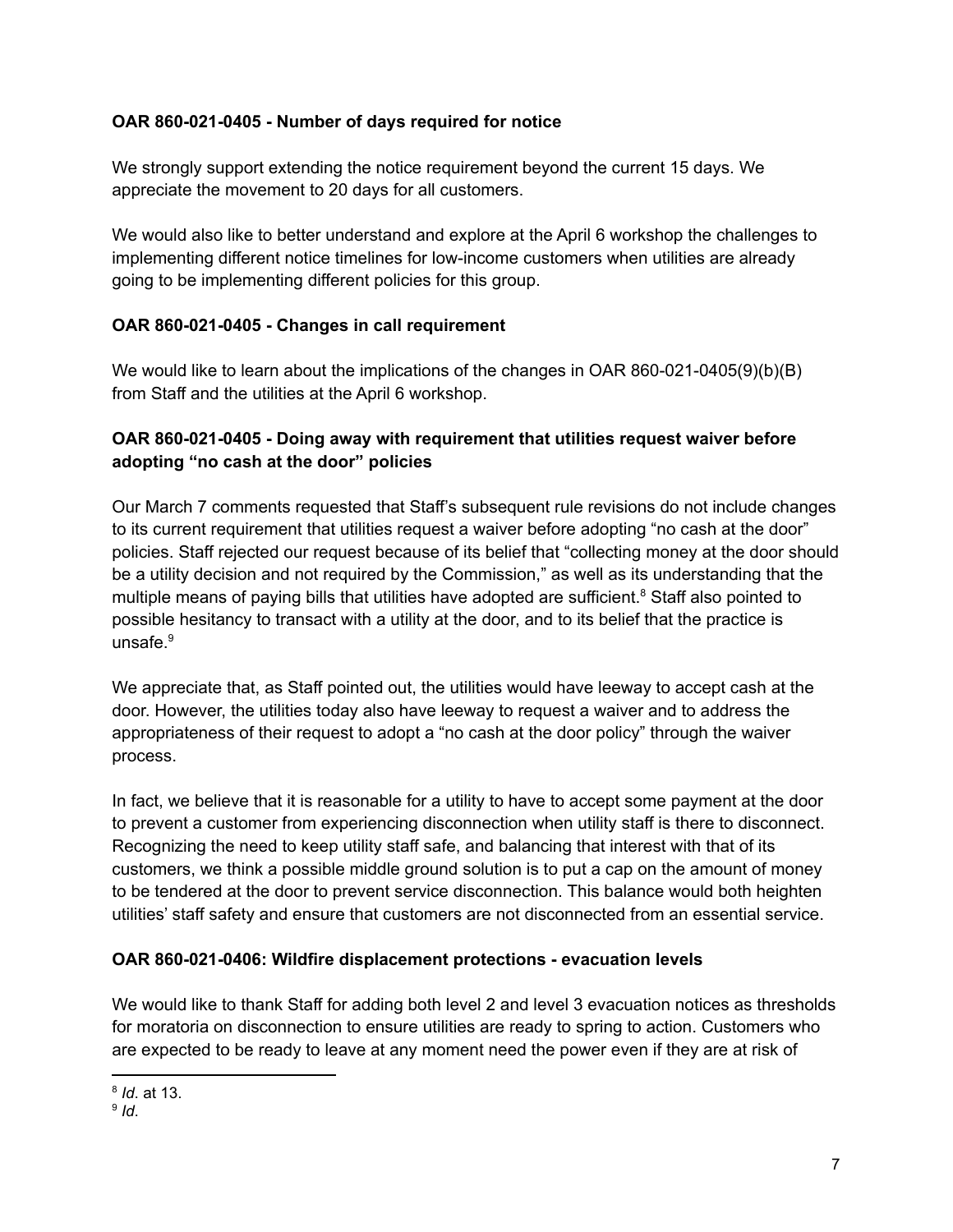disconnection for inability to pay. Our feedback on this section is grounded on the experience of needing to evacuate during a wildfire and also of working closely with communities severely impacted by wildfires.

#### **OAR 860-021-0406 - Addition of "upon request" language to reconnection provision**

As for the option for reconnection, with utility readiness there must also be presence. Customers must be made aware of the process to reconnect utility service upon their request to the utility. During disasters and other emergencies, people are left scrambling, tired, and overwhelmed. We do not want to add any more complications to an already stressful situation.

Our March 7 comments recommended that we have a conversation on how outreach happens and we reiterate that request. It is imperative to find a middle ground here, so customers who need their power can have it and customers who don't need it will remain disconnected. Though the language "Upon Request" for reconnections in OAR 860-021-0406(3) may seem neutral and may even serve some, for others who need power and are not aware of this process it will be burdensome and can even put people's lives in danger.

We recommend that Staff, utilities, and advocates take the time to explore a balance that can work for various circumstances and that takes advantage of broad communication strategies. That conversation could begin at the April 6 workshop. Regardless of what the process is for reconnection after evaluation notices, customers must be aware of this process immediately after implementation. This means requiring outreach methods for utilities to ensure proper dissemination of information, such as local news coverage, radio advertisements in various languages, outreach to community-based organizations and school districts, and more.

There are various circumstances that can prevent someone from knowing the proper steps to take to be reconnected (lack of access to the internet, no bill records, no power, digitally illiterate, non-English speaking, disabled, etc.). Simply stating that the utility can be contacted because their number is on the internet and on the utility bills is incognizant as it disregards the multiple realities people face. How people are made aware is important, and that low-income customers, medically vulnerable customers, and other Functional and Access Needs/At-Risk Populations are prioritized in that outreach about the protections that these Division 21 rules warrant them is crucial.

## **OAR 860-021-0406 - Role of the utility in wildfire situations (resources/data on disconnections)**

Besides the preparation of this process and making customers aware, it is also critical for utilities to have a presence during or following a disaster, once safe, to work on-the-ground with communities' needs. As our March 7 comments raised, many of those needs are within the scope of the utility's relationship to its customers. For instance, the Jackson County Expo was open to agencies and the public during and after the Almeda Fire to give vital resources and help people start the process for recovery. Fire survivors were asked multiple times by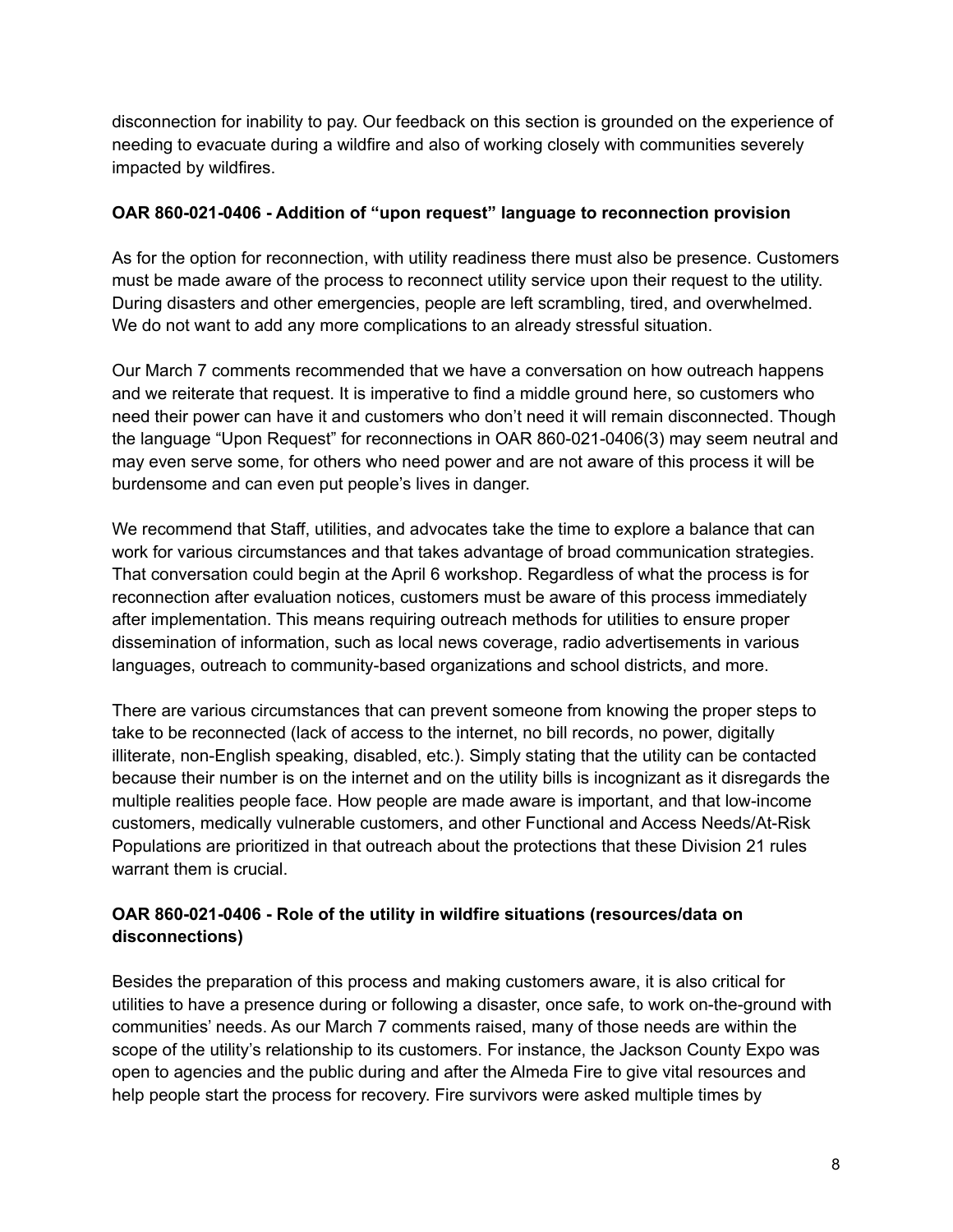government agencies to prove their home residency, yet they kept hitting walls since their records were lost in the fire. Having access to their utility bill that indicates their home address can be the golden ticket to get the recovery process started. Having utility staff on-site at evacuation centers and other community-based disaster/emergency resource centers will ease the process for utilities to identify impacted households who may or may not want their power on, as well as ease the stress for their customers in recovering records and applying for assistance.

We would also like to reinforce the importance of collecting data on disconnected households, including during PSPS. As we move to build resilient communities, we need to capture the reliability, or lack thereof, of the larger energy grid to explore and implement energy systems that will not only benefit local communities, but also allow them to thrive when the larger electrical grid is down or stressed. We challenge the notion that this is a questionable expansion of an energy utilities' responsibilities.<sup>10</sup> We are asking for information on how utility customers are impacted by utility disconnections. This is information that only the utility has access to, and that the utility should be able to provide in conjunction with any information it has about those customers that can help us have a sense of vulnerability of impacted customers.

## **OAR 860-021-0407 - Introduction to our comments regarding the rules around severe weather moratoria**

The recommendations regarding severe weather in our March 7 comments, as well as our comments below, are predicated on our desire to see the severe weather rules be grounded on health and safety. We recognize that access to heating and cooling, as well as access to air purification, are vital, and cannot happen for most Oregonians without energy utility service. Centering that recognition in these rules is especially important because we are likely to see severe weather events that are increasingly dangerous due to climate change. As the last two years have illustrated, what has worked until recently is unlikely to work in the same way moving forward.

In various instances of rejecting our recommendations, Staff stated that they did not believe that the changes were necessary or that they considered their proposed language adequate. Reasonable minds can disagree, but we need to have a thoughtful conversation about the bases for those positions and about whether they are consistent with a more health protective approach. Utility service is not just a convenience, it is a necessity. The conversation about how our severe weather rules evolve in this rulemaking should be grounded on that reality and should allow enough time for thoughtful exploration of these issues with the thoroughness that our communities deserve.

<sup>10</sup> *Id*. at 24.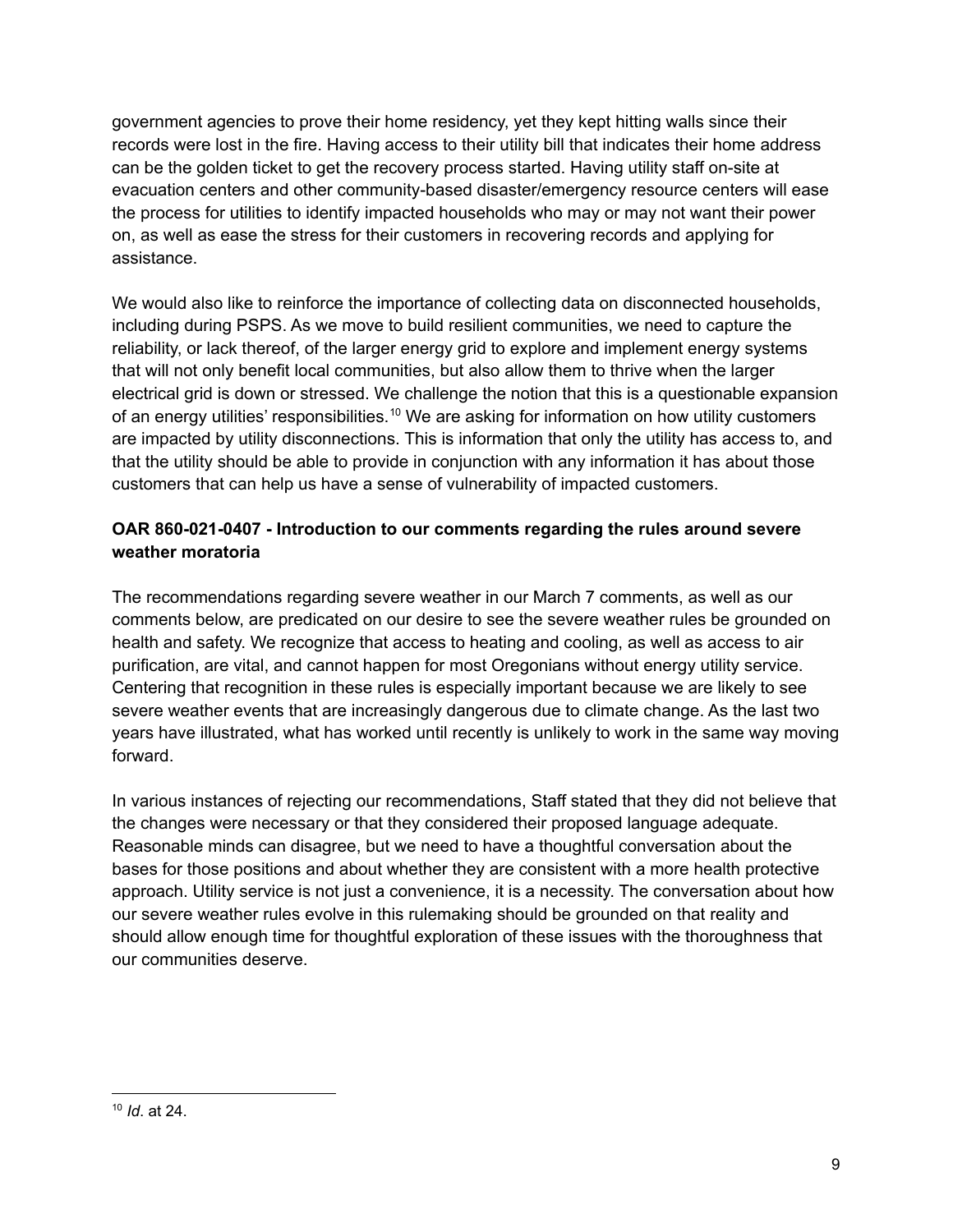#### **OAR 860-021-0407 - Rejection of request to explore more health-protective triggers for cold-weather-based severe weather moratoria**

We continue to ask for a deeper conversation on more health protective triggers for cold weather based severe weather moratoria. Our March 7 comments outline why the current triggers are not sufficient, and why the proposed triggers still have room for improvement.<sup>11</sup> We described specific events in our region and how they would not have triggered a moratorium under the current rules or the rules as staff proposed to amend them, even though temperatures were extremely cold. Our Mach 7 comments also outlined our concerns regarding the inequitable impacts of having to face cold weather while disconnected. People who are at risk of disconnection because they cannot afford their energy bill are also likely to be the same people who live in poorly weatherized homes. As you can infer, this leads to higher bills and places these individuals at higher risk due to low indoor temperatures. With this in mind, we respectfully disagree with Staff's sentiment that the current or the revised rules provide sufficient protection and that no additional changes are necessary.<sup>12</sup>

While we continue to advocate for having a human health and safety centered conversation on this issue, we restate our proposal that local government's extreme or severe weather emergency declarations be included to the list of triggers. Local governments generally collaborate with utilities in situations of high risk to human health and safety, like severe weather events, so utilities are likely to be informed of these local alerts. While the National Weather Service is indeed *a* source of government expertise on weather, 13 local governments respond to protect life and health in severe weather events and best understand the needs and vulnerabilities of their communities. Staff would be remiss to dismiss local government expertise in this process.

# **OAR 860-021-0407 - Rejection of request for forecasted severe weather/air quality event in future days**

We reiterate and clarify our request for forecasted weather and air quality events to trigger a moratorium a few days before the predicted event. To illustrate, if a severe weather event is forecasted within the next 72 hours, and utilities would need to reconnect those disconnected in that period, why disconnect people in the first place? As Staff points out, forecasts decrease in accuracy as they go further out in days, but the change between the forecast today and two days from now is unlikely to be more than a few degrees. If the forecast changes the next day, then the utility can recommence disconnections.

Delaying disconnections when a severe weather event is in the forecast errs on the side of caution and of protecting health and life. If someone cannot afford to pay their utility bills, they are likely vulnerable in more than one way. As a result, we disagree with Staff that the current and revised rules offer sufficient protection and that no changes are necessary. We encourage

<sup>11</sup> Joint Advocates Comments at 5-6.

<sup>&</sup>lt;sup>12</sup> Division 21 Supplemental Information at 22.

<sup>13</sup> *Id*. 23.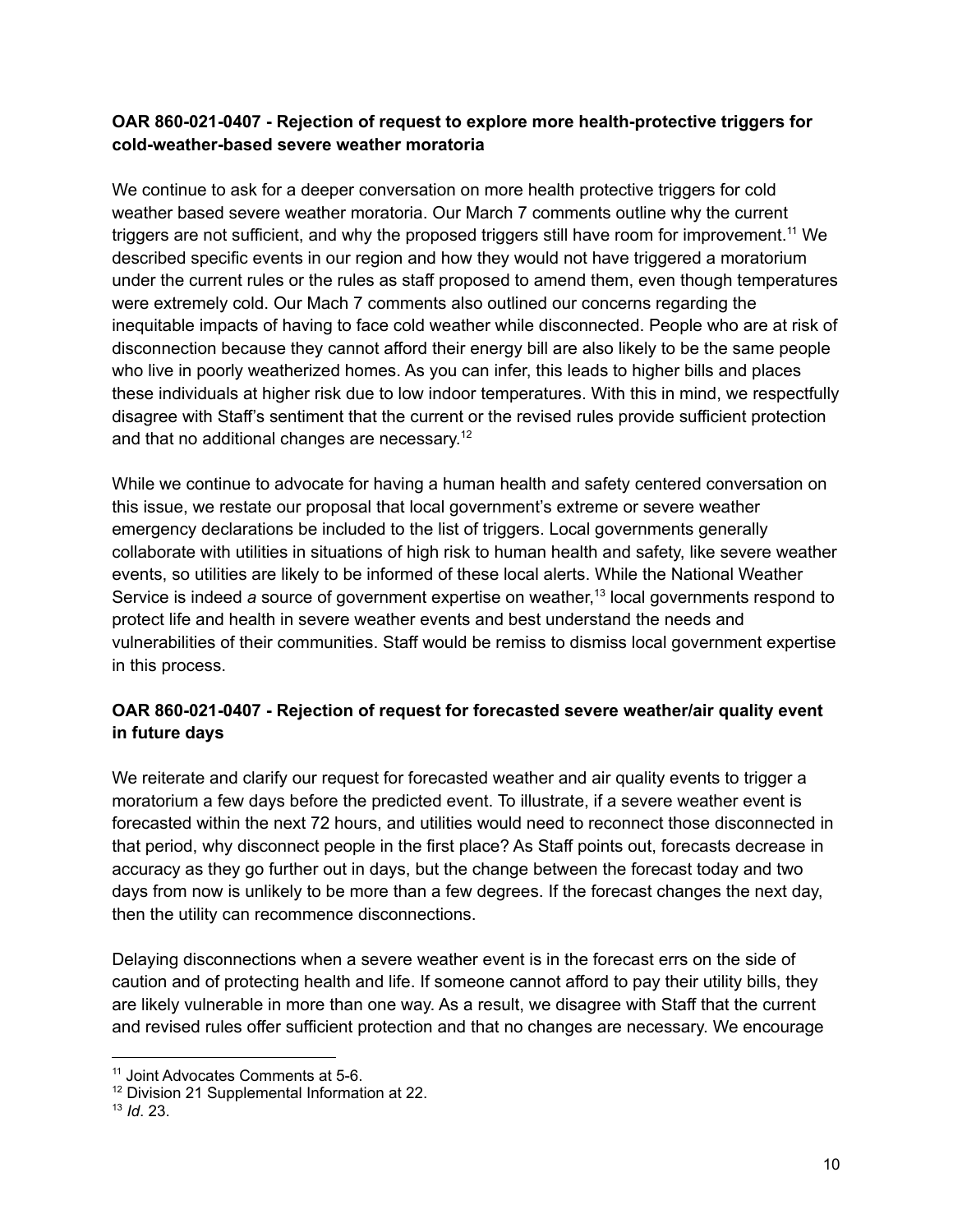Staff to consider adopting language that declares a moratorium when a severe weather event is forecasted within 72 or 48 hours, not just on the day of the severe weather event.

### **OAR 860-021-0407 - Rejection of request to add utility outreach requirement to disconnected customers during severe weather/air quality events**

We restate our request that Staff include in subsequent drafts of the Division 21 rules a requirement that utilities engage in outreach to disconnected customers during severe weather events. Further conversation on the basis of Staff's discomfort with our request revealed Staff's concern that our request would ask the utility to engage in a social service function that Staff considers outside the realm of utilities' work. To this end, we want to emphasize that, as far as we are aware, a utility is the only entity that knows that a particular household is disconnected due to inability to pay during a severe weather event. A person or family facing a severe weather event without utility service is especially vulnerable to the impacts of that event.

While most of us engaged in this process could find ways to cope if faced with disconnection during a severe weather event, that is not the case for everyone in our communities. Not everyone is mobile, speaks English, has access to the internet, or has social support. Additionally, not everyone disconnected during a severe weather event may know that there are shelters available for their refuge. Even more worrying, public health entities do not always know who those vulnerable people are, further limiting life saving measures to these folks.

In contrast, we do know that they are at greater risk and that utilities can readily identify them. It therefore follows that utility outreach (i.e. by phone) to inform vulnerable people of their options (i.e. ability to request reconnection, energy assistance, shelters available) is appropriate. The cost of this outreach is outweighed by the likelihood of preventing serious and life threatening consequences.

### **OAR 860-021-0407 - Addition of language requiring that disconnected customers request reconnections due to severe weather/air quality events**

We ask for a conversation about the addition of "upon request" language to the 72 hour reconnection requirement in OAR 860-021-0407(9). Here, our concerns mirror the concerns we expressed in response to the addition of similar language in OAR 860-021-0406(9). We worry that the right to reconnection due to severe weather will only be helpful with clear utility outreach requirements and expectations so that customers know that they can make that request. How people are informed of their ability to seek reconnection is key to making this section meaningful. We request a more robust conversation on this topic at the April 6 workshop.

### **OAR 860-021-0410 - Period for documenting self-certification**

The Joint Advocates supported the original 60-day period to submit documentation after someone has self-certified as being medically vulnerable. We are not comfortable with decreasing it to 30 days, let alone 14 days, without a broader conversation grounded on the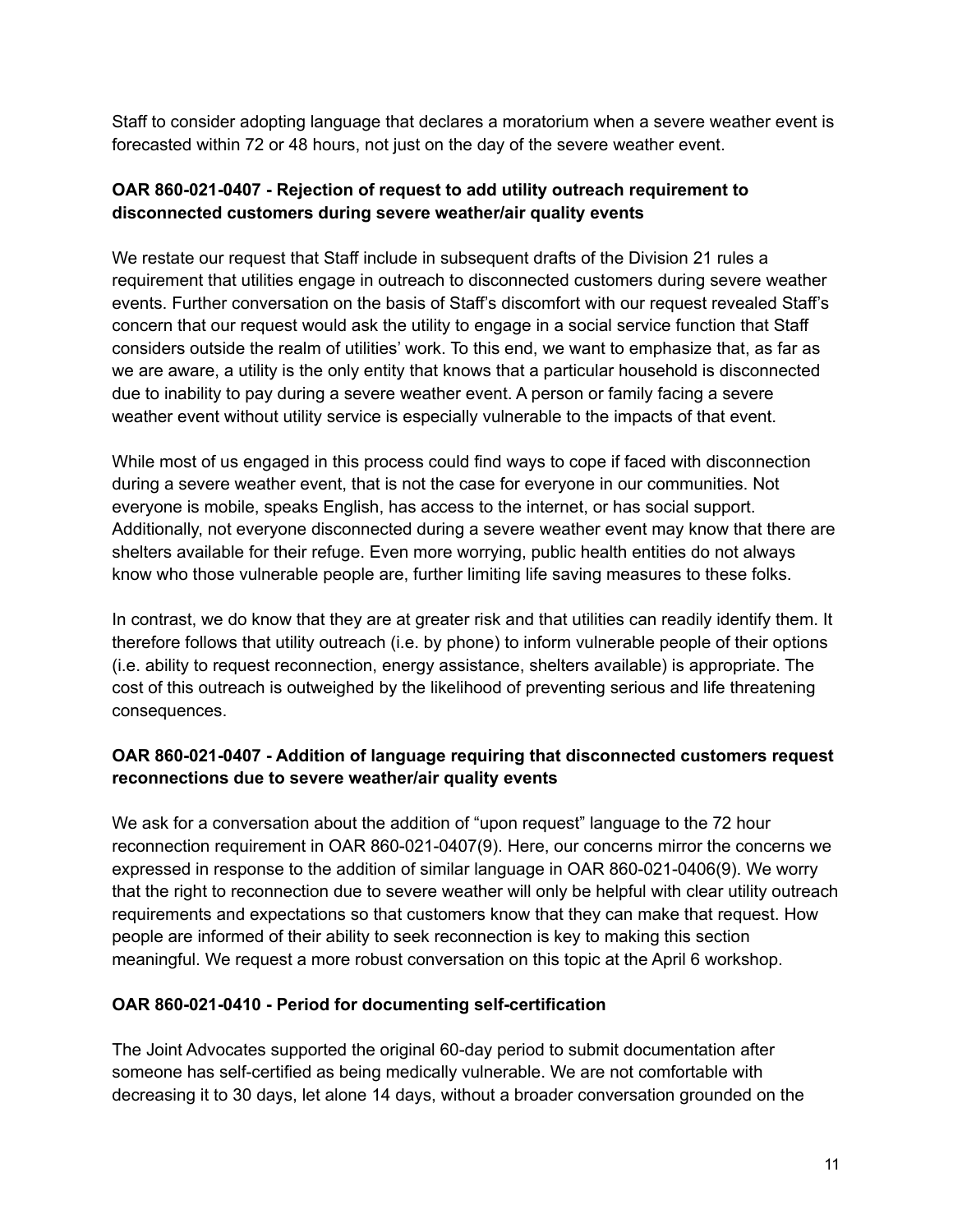realities of the process and time it takes to obtain confirmation from a medical professional. Not only is this process entangled with healthcare accessibility issues, but it is dependent on third-party (medical professional) availability, which we know is increasingly scarce. Allowing a longer period to obtain confirmation is necessary for offering realistic and workable protections through these rules. In sum, we support the 60-day period, and strongly oppose going below Staff's current 30-day period.

Relatedly, we would like to understand the utilities' concern with the initial proposal that erred on the side of greater flexibility through a 60-day period.

## **OAR 860-021-0410 - Rejection of request to add customers with medical certificates to the list of people eligible for Division 21 protections**

We appreciate Staff's concerns with our request; however, we repeat that while not everyone with medical certificates are at risk of disconnection due to inability to pay, people with medical certificates do indeed face greater health risks from disconnection. For this reason we continue to seek to identify additional ways in which these rules could be more protective of them. We ask that this topic be explored at the April 6 workshop.

## **OAR 860-021-0415 - Time payment arrangements**

We thank Staff for its efforts to find a compromise between its original proposal, the Joint Advocates' position, and the utilities' position. The proposed position seems reasonable to us. Our one suggestion is that utilities are required to inform customers of longer duration plans and that the "may" in OAR 860-021-0415 be replaced with "should." Customers know their individualized needs better than the utility and should have information about all of their options at their disposal.

### **Conclusion**

We appreciate Staff's work to move the Division 21 rules in a generally good direction and thank you in advance for considering our recommendations.

Respectfully submitted this  $1<sup>st</sup>$  day of April, 2022.

Sincerely,

Alessandra de la Torre Advocacy and Programs Director Rogue Climate

Greer Ryan Clean Buildings Policy Manager Climate Solutions